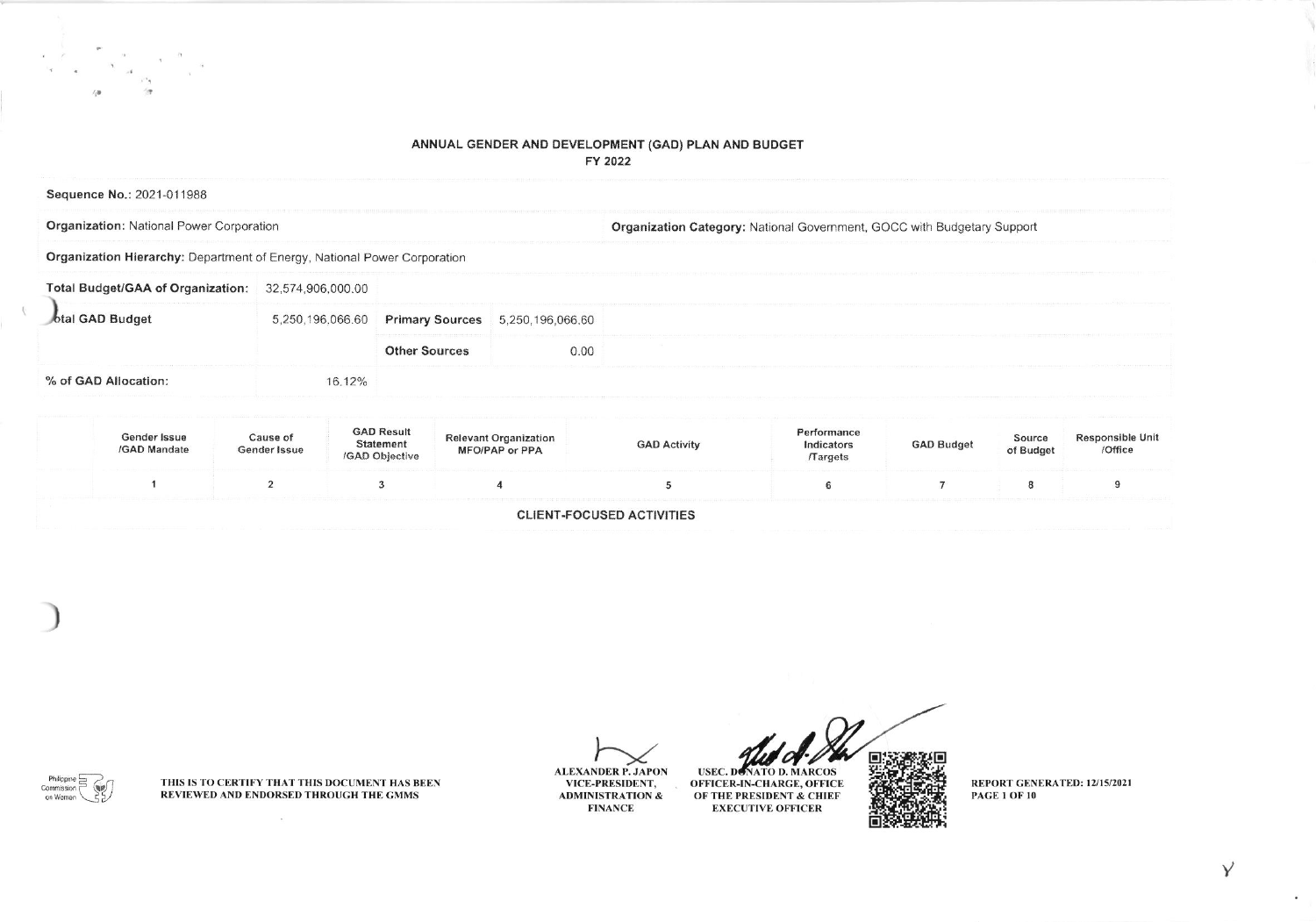| <b>Gender Issue</b><br>/GAD Mandate                                                                                                                                                                                  | Cause of<br>Gender Issue                                                                                                                                                                                               | <b>GAD Result</b><br><b>Statement</b><br>/GAD Objective                                                                                                                   | <b>Relevant Organization</b><br><b>MFO/PAP or PPA</b> | <b>GAD Activity</b>                                                                                                                                                                                                                                   | Performance<br>Indicators<br><b>Targets</b>                                                                                                                                                                                                                           | <b>GAD Budget</b>                                                                                                     | Source<br>of Budget | <b>Responsible Unit</b><br>/Office                                                                                                                                                                                     |
|----------------------------------------------------------------------------------------------------------------------------------------------------------------------------------------------------------------------|------------------------------------------------------------------------------------------------------------------------------------------------------------------------------------------------------------------------|---------------------------------------------------------------------------------------------------------------------------------------------------------------------------|-------------------------------------------------------|-------------------------------------------------------------------------------------------------------------------------------------------------------------------------------------------------------------------------------------------------------|-----------------------------------------------------------------------------------------------------------------------------------------------------------------------------------------------------------------------------------------------------------------------|-----------------------------------------------------------------------------------------------------------------------|---------------------|------------------------------------------------------------------------------------------------------------------------------------------------------------------------------------------------------------------------|
|                                                                                                                                                                                                                      | $\overline{2}$                                                                                                                                                                                                         | 3                                                                                                                                                                         |                                                       | 5                                                                                                                                                                                                                                                     | 6                                                                                                                                                                                                                                                                     | $\overline{7}$                                                                                                        | 8                   | q                                                                                                                                                                                                                      |
| Limited visibility of<br>women in<br>energy-related<br>consultations, civic<br>action activities,<br>training, IEC<br>sessions and<br>membership to<br>task forces and<br>councils in host<br>communities of<br>NPC. | Lack of focus on<br>women as<br>potential<br>advocates and<br>partners of NPC<br>in pursuing its<br>mandate for<br>missionary<br>electrification.<br>Mindanao power,<br>watershed and<br>dams resources<br>management. | Increased<br>participation of<br>women<br>consultations.<br>civic action<br>activities.<br>training, IEC<br>sessions and<br>membership to<br>task forces and<br>councils. |                                                       | Purposive recruitment of women to<br>participate in energy-related<br>consultations, civic action activities,<br>training, IEC sessions and become<br>members of task forces, people<br>organization/stakeholders and council<br>of host communities. | No. of women<br>included in<br>consultations.<br>civic action<br>activities, training.<br><b>IEC</b> sessions and<br>membership to<br>task forces and<br>councils of host<br>communities of<br>NPC - 25 women<br>included in IECs<br>of SPUG, MinGen.<br>WMD and DMD. | Materials,<br>salaries/travel<br>expenses/per<br>diem of<br>personnel<br>involved in the<br>activities.<br>150,000.00 | GAA                 | Mindanao<br>Generations<br>Small Power<br><b>Utilities Group</b><br><b>Corporate Affairs</b><br>Group<br>Watershed<br>Management<br>Department<br>Dams<br>Management<br>Department<br>Human<br>Resources<br>Department |

THIS IS TO CERTIFY THAT THIS DOCUMENT HAS BEEN<br>REVIEWED AND ENDORSED THROUGH THE GMMS

 $\begin{picture}(120,15) \put(0,0){\line(1,0){155}} \put(15,0){\line(1,0){155}} \put(15,0){\line(1,0){155}} \put(15,0){\line(1,0){155}} \put(15,0){\line(1,0){155}} \put(15,0){\line(1,0){155}} \put(15,0){\line(1,0){155}} \put(15,0){\line(1,0){155}} \put(15,0){\line(1,0){155}} \put(15,0){\line(1,0){155}} \put(15,0){\line(1,0){155}}$ 

ALEXANDER P. JAPON VICE-PRESIDENT, ADMINISTRATION &<br>FINANCE

 $\boldsymbol{a}$ USEC. DONATO DOMARCOS OF THE PRESIDENT & CHIEF **EXECUTIVE OFFICER** 

REPORT GENERATED: 12/15/2021 **PAGE 2 OF 10** 

īП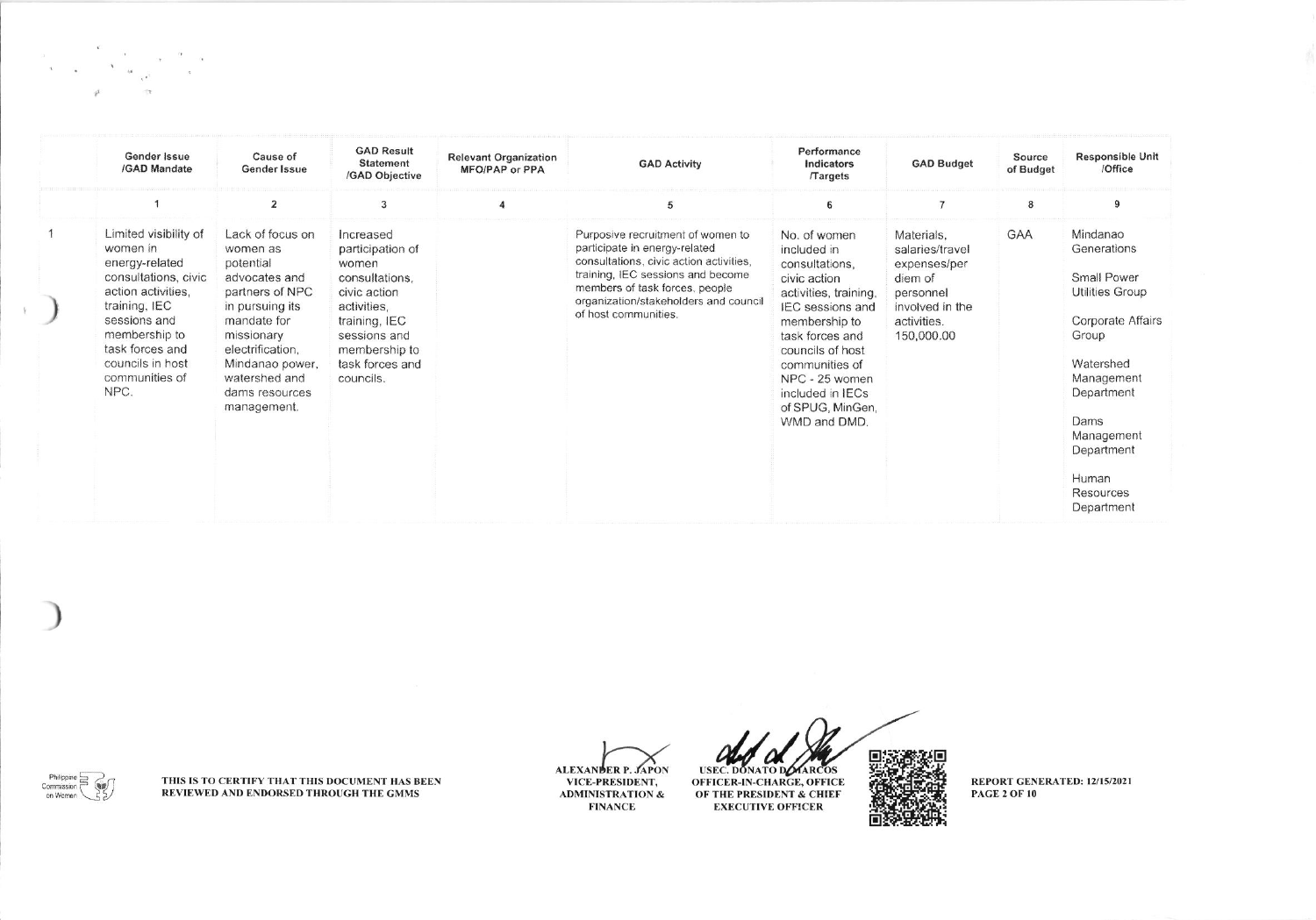|   | <b>Gender Issue</b><br>/GAD Mandate                                                                                                                                                                                                                    | Cause of<br>Gender Issue                                                                                                                                                        | <b>GAD Result</b><br><b>Statement</b><br>/GAD Objective                                                                                                                                                                                                | <b>Relevant Organization</b><br>MFO/PAP or PPA                       | <b>GAD Activity</b>                                                                                                                                                                                                                                                                                                                                                                                                                            | Performance<br>Indicators<br>Targets                                                                                                                                                                                                                                                              | <b>GAD Budget</b> | Source<br>of Budget | <b>Responsible Unit</b><br>/Office      |
|---|--------------------------------------------------------------------------------------------------------------------------------------------------------------------------------------------------------------------------------------------------------|---------------------------------------------------------------------------------------------------------------------------------------------------------------------------------|--------------------------------------------------------------------------------------------------------------------------------------------------------------------------------------------------------------------------------------------------------|----------------------------------------------------------------------|------------------------------------------------------------------------------------------------------------------------------------------------------------------------------------------------------------------------------------------------------------------------------------------------------------------------------------------------------------------------------------------------------------------------------------------------|---------------------------------------------------------------------------------------------------------------------------------------------------------------------------------------------------------------------------------------------------------------------------------------------------|-------------------|---------------------|-----------------------------------------|
|   |                                                                                                                                                                                                                                                        | $\overline{2}$                                                                                                                                                                  | 3                                                                                                                                                                                                                                                      |                                                                      | 5                                                                                                                                                                                                                                                                                                                                                                                                                                              | 6                                                                                                                                                                                                                                                                                                 |                   | 8                   | 9                                       |
| 2 | Lack of<br>sex-disaggregated<br>database (SDD) of<br>NPC host<br>communities and<br>people<br>organization.<br>including gender<br>statistics at the<br>levels of programs,<br>activities, and<br>projects (PAPs) of<br>SPUG, MINGEN,<br>DMD, and WMD. | No dedicated<br>staff to handle,<br>and assist in the<br>development,<br>consolidation.<br>maintenance.<br>and updating of<br>database files.<br>and preparation<br>of reports. | Availability of<br>comprehensive<br>data and reports<br>to establish, and<br>utilize SDD for<br>organizational<br>planning (policy,<br>human<br>resources, and<br>PAP levels),<br>and<br>implementation<br>of NPC's GAD<br>programs and<br>activities. | MFO: Creation.<br>maintenance of SDD<br>GAD Databank and<br>Reports. | Gathering of data from field<br>offices/communities under SPUG,<br>MINGEN, DMD, and WMD.<br>Consolidation, maintenance of GAD<br>database files, and assist in the<br>preparation of required reports (the<br>proposal to create a dedicated<br>group/division for GAD activities is<br>being considered in the proposed<br>Human Resources Department's<br>Table of Organization relative to the<br>forthcoming corporate<br>reorganization). | Assignment of<br>dedicated staff to<br>handle, develop,<br>assist.<br>consolidate and<br>maintain<br>corporate-wide<br>GAD reports and<br>data-Hire two (2)<br>staff under the<br>Contract of<br>Service scheme<br>to handle GAD<br>related activities<br>and report<br>effective January<br>2022 | 800,000.00        | GAA                 | Human<br><b>Resources</b><br>Department |
|   |                                                                                                                                                                                                                                                        |                                                                                                                                                                                 |                                                                                                                                                                                                                                                        |                                                                      | ORGANIZATION-FOCUSED ACTIVITIES                                                                                                                                                                                                                                                                                                                                                                                                                |                                                                                                                                                                                                                                                                                                   |                   |                     |                                         |

THIS IS TO CERTIFY THAT THIS DOCUMENT HAS BEEN<br>REVIEWED AND ENDORSED THROUGH THE GMMS

 $\begin{picture}(120,115) \put(0,0){\line(1,0){155}} \put(15,0){\line(1,0){155}} \put(15,0){\line(1,0){155}} \put(15,0){\line(1,0){155}} \put(15,0){\line(1,0){155}} \put(15,0){\line(1,0){155}} \put(15,0){\line(1,0){155}} \put(15,0){\line(1,0){155}} \put(15,0){\line(1,0){155}} \put(15,0){\line(1,0){155}} \put(15,0){\line(1,0){155$ 

**ALEXANDER P. JAPON** VICE-PRESIDENT, **ADMINISTRATION & FINANCE** 

USEC. DONATO D. MARCOS<br>OFFICER-IN-CHARGE, OFFICE<br>OF THE PRESIDENT & CHIEF **EXECUTIVE OFFICER** 

REPORT GENERATED: 12/15/2021<br>PAGE 3 OF 10